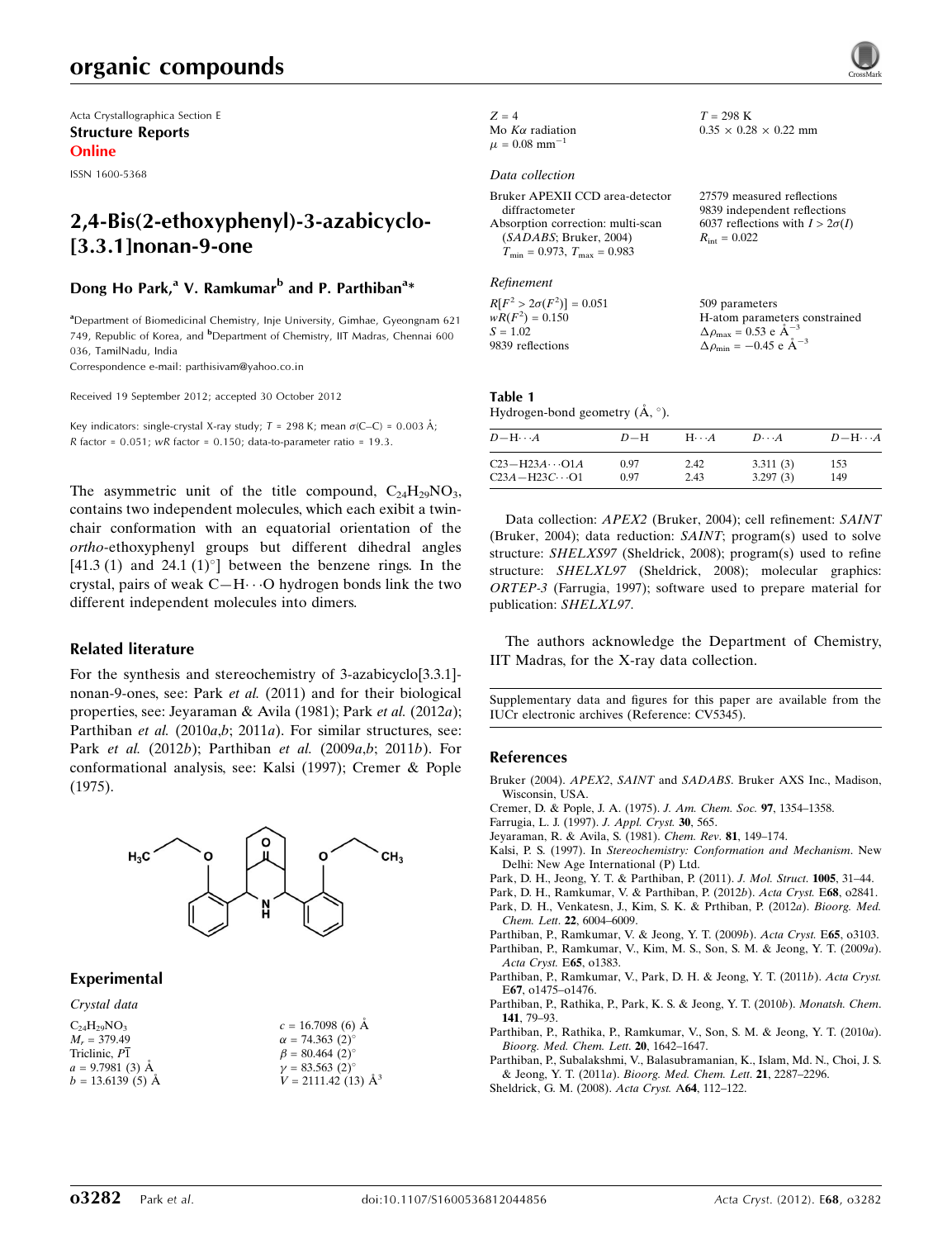# **supporting information**

*Acta Cryst.* (2012). E**68**, o3282 [doi:10.1107/S1600536812044856]

# **2,4-Bis(2-ethoxyphenyl)-3-azabicyclo[3.3.1]nonan-9-one**

# **Dong Ho Park, V. Ramkumar and P. Parthiban**

### **S1. Comment**

Nitrogen containing heterocycles are useful building-blocks of the construction of various pharmacologically important molecules. Since the 3-azabicyclononanes are displying diverse biological actions (Park *et al.*, 2012*a*; Parthiban *et al.*, 2010*a*, 2010*b*, 2011*a*; Jeyaraman & Avila, 1981), and the biological actions mainly depend on the stereochemistry of the molecules, the synthesis as well as stereochemical analysis of any biologically active molecules are of importance in the drug-design and drug-devlopement programs. Based on the above points, we synthesized the title compound, in order to examine the configurational and conformational status by single-crystal X-ray studies.

Careful examination of the asymmery parameters and torsion angles of the title compound reveal that the values are similar to its analogous compounds (Parthiban *et al.*, 2009*a*, 2009*b*, 2011*b*; Park *et al.* 2012*b*). 2,4-Bis(4-ethoxyphenyl)-3-azabicyclo[3.3.1]nonan-9-one is the positional isomer of the title compound that exists in the twin-chair conformation. The impotant torsion angles of the title compound, *viz*., C2—C8—C6—C7 (-58.8 (2)°), C1—C2—C8— C6 (60.8 (2)°), C2—C8—C6—C5 (65.9 (2)°) and C3—C2—C8—C6 (-63.8 (2)°) insist that the bicycle exists in twinchair conformation. However, the cyclohexanone torsion angles are more deviated than the piperidone ring as well as well the ideal chair cyclohexanone torsion angle of 56° (Kalsi, 1997). The comparision of above with the corresponding torsion angles of the *para*-isomer  $[-62.5 (2), 62.3 (2), 62.6 (2)$  and  $-62.6 (2)^\circ$ , respectively] indicate that in the title compound, the cyclohexnone ring is more flattened than the cyclohexanone of its *para*-isomer. The above stereochemistry is further witnessed by the Cremer & Pople (1975) ring puckering parameters. For the piperidone ring of the title compound, the total puckering amplitude,  $Q_T$  is 0.5970 Å and the phase angle  $\theta$  is 176.66°, for the cyclohexanone,  $Q_T = 0.5590 \text{ Å}$  and  $\theta = 163.39^\circ$ . The same for the *para*-isomer are,  $Q_T = 0.5999 \text{ Å}$  and  $\theta = 173.84^\circ$ (piperidone) and  $Q_T = 0.5643$  Å and  $\theta = 168.44^{\circ}$  (cyclohexanone). Further, the orientation of the ethoxyphenyl groups on both sides of the secondary amino group are identified by their torsion angles. The torsion angle of C8—C2—C1—C9 and C8—C6—C7—C17 are 176.24 (15) and -179.42 (15)°, respectively.

The two benzene rings in two independent molecules are inclined to each other with angles of 41.3 (1) and 24.1 (1)°, respectively. In the crystal, weak intermolecular C—H···O interactions (Table 1) link independent molecules into dimer.

### **S2. Experimental**

The 2,4-*bis*(2-ethoxyphenyl)-3-azabicyclo[3.3.1]nonan-9-one was synthesized by a modified and an optimized double Mannich condensation in one-pot, using 2-ethoxybenzaldehyde (0.1 mol, 15.018 g/13.94 ml), cyclohexanone (0.05 mol, 4.90 g/5.18 ml) and ammonium acetate (0.075 mol, 5.78 g) in a 50 ml of absolute ethanol (Park *et al.*, 2011). The mixture was gently warmed on a hot plate at 303–308 K (30–35° C) with moderate stirring till the complete consumption of the starting materials, which was monitored by TLC. After completion of the rection, the crude compound was separated by filtration and gently washed with 1:5 cold ethanol-ether mixture. X-ray diffraction quality crystals of the title compound were obtained by slow evaporation from ethanol.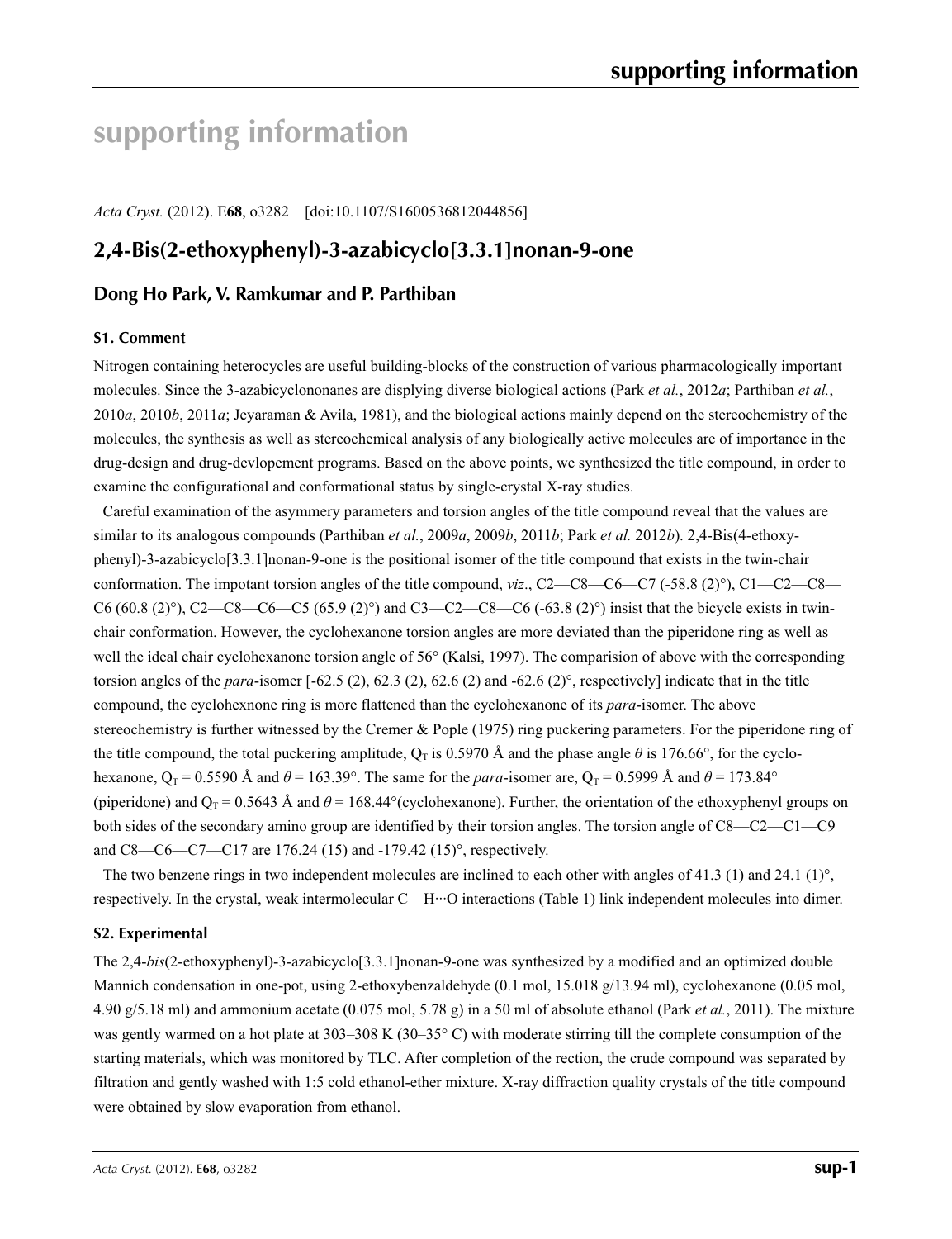### **S3. Refinement**

All hydrogen atoms were fixed geometrically and allowed to ride on the parent carbon atoms, with  $C-H = 0.93-0.98$  Å and N—H = 0.86 Å, and with  $U_{\text{iso}}(H) = 1.2 - 1.5U_{\text{eq}}$  of the parent atom.



### **Figure 1**

Two independent molecules of the title compound with atomic labels and displacement ellipsoids represented with 30% probability level. H atoms omitted for clarity.

### **2,4-Bis(2-ethoxyphenyl)-3-azabicyclo[3.3.1]nonan-9-one**

*Crystal data*

 $C_{24}H_{29}NO_3$  $M_r$  = 379.49 Triclinic, *P*1 Hall symbol: -P 1  $a = 9.7981(3)$  Å  $b = 13.6139(5)$  Å  $c = 16.7098$  (6) Å  $\alpha$  = 74.363 (2)<sup>o</sup>  $\beta$  = 80.464 (2)<sup>o</sup>  $\gamma = 83.563(2)$ °  $V = 2111.42(13)$  Å<sup>3</sup>

### *Data collection*

Bruker APEXII CCD area-detector diffractometer Radiation source: fine-focus sealed tube Graphite monochromator phi and *ω* scans Absorption correction: multi-scan (*SADABS*; Bruker, 2004)  $T_{\text{min}} = 0.973$ ,  $T_{\text{max}} = 0.983$ 27579 measured reflections  $R_{\text{int}} = 0.022$  $\theta_{\text{max}} = 28.6^{\circ}, \theta_{\text{min}} = 2.1^{\circ}$  $h = -12 \rightarrow 12$  $k = -17 \rightarrow 18$ *l* = −21→22

 $Z = 4$  $F(000) = 816$  $D_x = 1.194$  Mg m<sup>-3</sup> Mo *Kα* radiation,  $\lambda = 0.71073$  Å Cell parameters from 5334 reflections  $\theta$  = 0.0–0.0°  $\mu$  = 0.08 mm<sup>-1</sup>  $T = 298 \text{ K}$ Block, colourless  $0.35 \times 0.28 \times 0.22$  mm

9839 independent reflections 6037 reflections with  $I > 2\sigma(I)$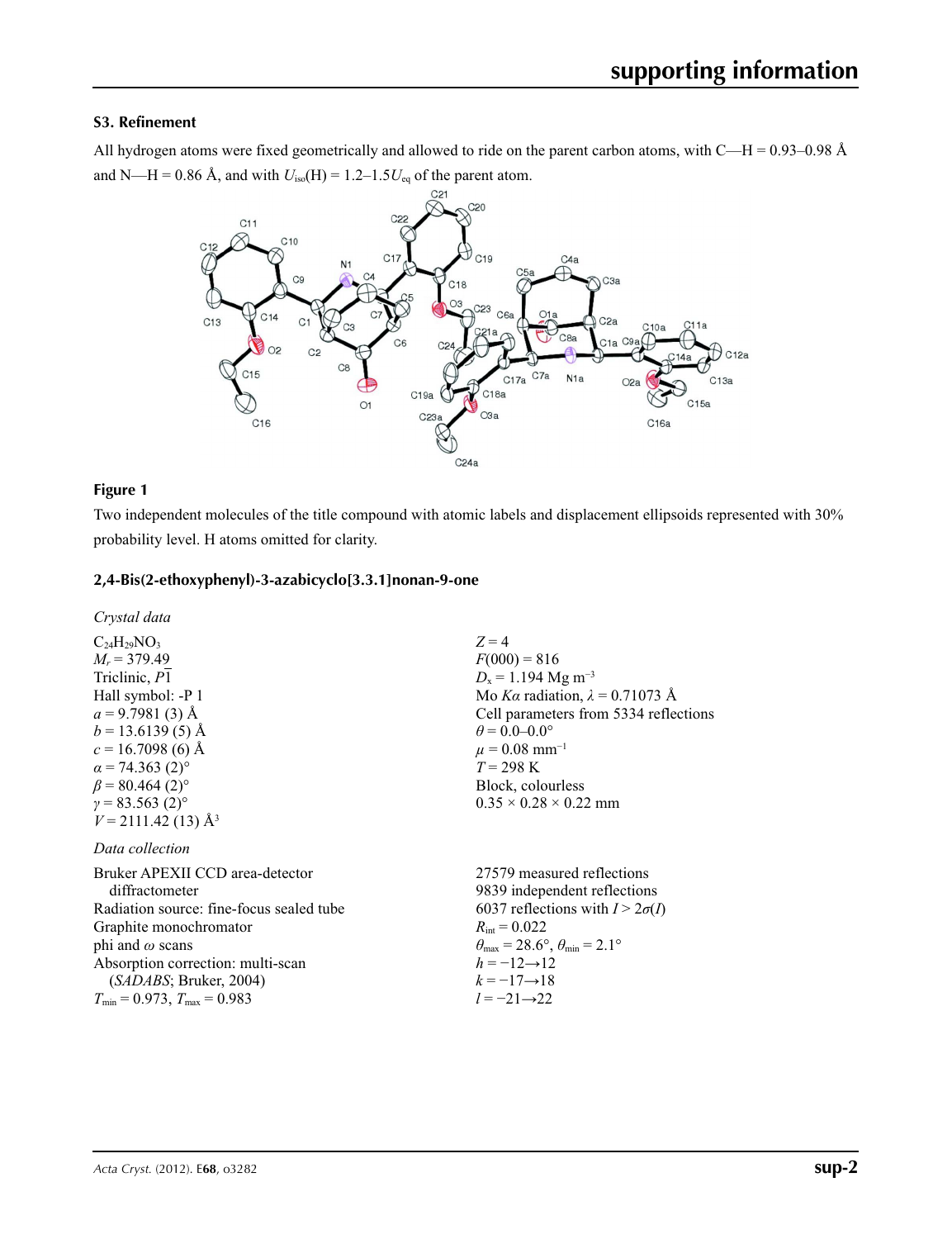*Refinement*

| Refinement on $F^2$                             | Secondary atom site location: difference Fourier    |
|-------------------------------------------------|-----------------------------------------------------|
| Least-squares matrix: full                      | map                                                 |
| $R[F^2 > 2\sigma(F^2)] = 0.051$                 | Hydrogen site location: inferred from               |
| $wR(F^2) = 0.150$                               | neighbouring sites                                  |
| $S = 1.02$                                      | H-atom parameters constrained                       |
| 9839 reflections                                | $w = 1/[\sigma^2(F_0^2) + (0.0546P)^2 + 0.6801P]$   |
| 509 parameters                                  | where $P = (F_o^2 + 2F_c^2)/3$                      |
| 0 restraints                                    | $(\Delta/\sigma)_{\text{max}}$ < 0.001              |
| Primary atom site location: structure-invariant | $\Delta \rho_{\text{max}} = 0.53$ e Å <sup>-3</sup> |
| direct methods                                  | $\Delta\rho_{\rm min} = -0.45$ e Å <sup>-3</sup>    |
|                                                 |                                                     |

## *Special details*

**Geometry**. All e.s.d.'s (except the e.s.d. in the dihedral angle between two l.s. planes) are estimated using the full covariance matrix. The cell e.s.d.'s are taken into account individually in the estimation of e.s.d.'s in distances, angles and torsion angles; correlations between e.s.d.'s in cell parameters are only used when they are defined by crystal symmetry. An approximate (isotropic) treatment of cell e.s.d.'s is used for estimating e.s.d.'s involving l.s. planes.

**Refinement**. Refinement of  $F^2$  against ALL reflections. The weighted *R*-factor  $wR$  and goodness of fit *S* are based on  $F^2$ , conventional *R*-factors *R* are based on *F*, with *F* set to zero for negative  $F^2$ . The threshold expression of  $F^2 > \sigma(F^2)$  is used only for calculating *R*-factors(gt) *etc*. and is not relevant to the choice of reflections for refinement. *R*-factors based on *F*<sup>2</sup> are statistically about twice as large as those based on *F*, and *R*- factors based on ALL data will be even larger.

*Fractional atomic coordinates and isotropic or equivalent isotropic displacement parameters (Å<sup>2</sup>)* 

|                  | $\boldsymbol{x}$ | $\mathcal{Y}$ | Z           | $U_{\rm iso}*/U_{\rm eq}$ |
|------------------|------------------|---------------|-------------|---------------------------|
| C1               | 0.36743(18)      | 0.85897(14)   | 0.06351(11) | 0.0500(4)                 |
| H1               | 0.4178           | 0.8488        | 0.0103      | $0.060*$                  |
| C <sub>2</sub>   | 0.25640(19)      | 0.77992(14)   | 0.09612(12) | 0.0533(4)                 |
| H2               | 0.1937           | 0.7901        | 0.0541      | $0.064*$                  |
| C <sub>3</sub>   | 0.1701(2)        | 0.78294(16)   | 0.18078(13) | 0.0647(5)                 |
| H <sub>3</sub> A | 0.1321           | 0.8526        | 0.1778      | $0.078*$                  |
| H3B              | 0.0927           | 0.7406        | 0.1902      | $0.078*$                  |
| C4               | 0.2490(2)        | 0.74703(17)   | 0.25537(13) | 0.0695(6)                 |
| H <sub>4</sub> A | 0.3019           | 0.8022        | 0.2574      | $0.083*$                  |
| H4B              | 0.1828           | 0.7322        | 0.3063      | $0.083*$                  |
| C <sub>5</sub>   | 0.3472(2)        | 0.65312(15)   | 0.25377(13) | 0.0616(5)                 |
| H <sub>5</sub> A | 0.2940           | 0.5931        | 0.2713      | $0.074*$                  |
| H5B              | 0.4107           | 0.6462        | 0.2941      | $0.074*$                  |
| C6               | 0.4315(2)        | 0.65624(14)   | 0.16746(12) | 0.0536(5)                 |
| H <sub>6</sub>   | 0.4811           | 0.5892        | 0.1692      | $0.064*$                  |
| C7               | 0.53772(18)      | 0.73929(14)   | 0.13630(11) | 0.0488(4)                 |
| H7               | 0.5881           | 0.7323        | 0.0821      | $0.059*$                  |
| C8               | 0.3305(2)        | 0.67594(15)   | 0.10576(13) | 0.0586(5)                 |
| C9               | 0.29786(19)      | 0.96590(14)   | 0.04698(13) | 0.0554(5)                 |
| C10              | 0.2861(2)        | 1.02513(16)   | 0.10223(16) | 0.0747(6)                 |
| H10              | 0.3272           | 1.0012        | 0.1508      | $0.090*$                  |
| C11              | 0.2138(3)        | 1.12062(19)   | 0.0872(2)   | 0.0993(9)                 |
| H11              | 0.2060           | 1.1604        | 0.1253      | $0.119*$                  |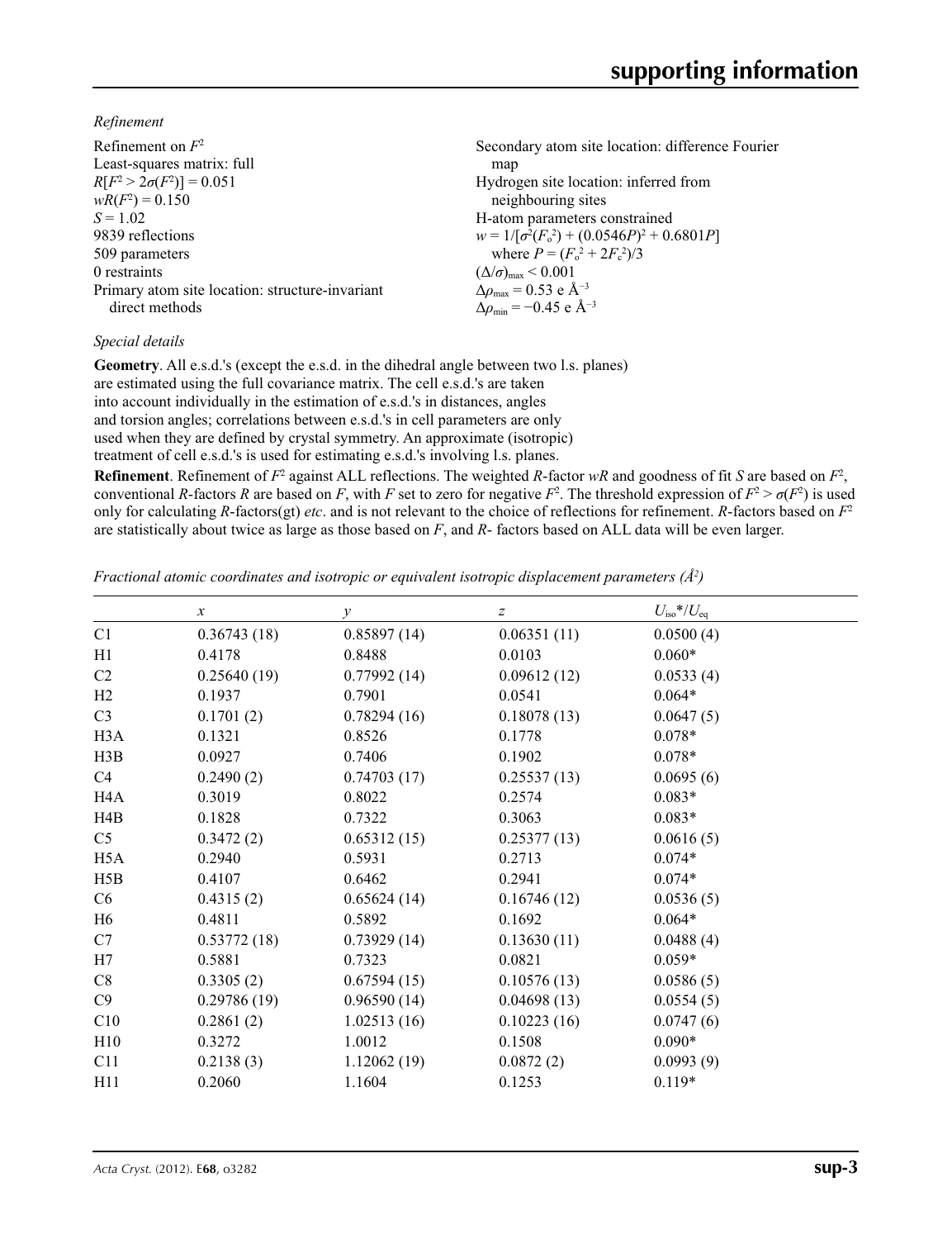| C12                                   | 0.1538(3)        | 1.15537(18) | 0.0147(2)      | 0.0938(9)  |
|---------------------------------------|------------------|-------------|----------------|------------|
| H12                                   | 0.1057           | 1.2194      | 0.0039         | $0.113*$   |
| C13                                   | 0.1635(2)        | 1.09799(18) | $-0.04144(17)$ | 0.0791(7)  |
| H13                                   | 0.1215           | 1.1224      | $-0.0897$      | $0.095*$   |
| C14                                   | 0.2359(2)        | 1.00353(16) | $-0.02670(14)$ | 0.0635(5)  |
| C15                                   | 0.1763(3)        | 0.9619(2)   | $-0.14731(16)$ | 0.0920(8)  |
| H <sub>15</sub> A                     | 0.2042           | 1.0245      | $-0.1879$      | $0.110*$   |
|                                       | 0.0777           | 0.9700      |                | $0.110*$   |
| H15B                                  |                  |             | $-0.1282$      |            |
| C16                                   | 0.2073(4)        | 0.8738(3)   | $-0.1860(2)$   | 0.1269(12) |
| <b>H16A</b>                           | 0.3050           | 0.8670      | $-0.2050$      | $0.190*$   |
| H16B                                  | 0.1571           | 0.8854      | $-0.2327$      | $0.190*$   |
| H16C                                  | 0.1799           | 0.8123      | $-0.1451$      | $0.190*$   |
| C17                                   | 0.64188(18)      | 0.72424(14) | 0.19648(11)    | 0.0486(4)  |
| C18                                   | 0.75334(18)      | 0.65048(14) | 0.19377(11)    | 0.0505(4)  |
| C19                                   | 0.8500(2)        | 0.63614(16) | 0.24840(12)    | 0.0581(5)  |
| H19                                   | 0.9245           | 0.5878      | 0.2460         | $0.070*$   |
| C20                                   | 0.8364(2)        | 0.69305(18) | 0.30616(13)    | 0.0651(6)  |
| H20                                   | 0.9017           | 0.6828      | 0.3427         | $0.078*$   |
| C21                                   | 0.7274(2)        | 0.76473(18) | 0.31044(13)    | 0.0671(6)  |
| H21                                   | 0.7179           | 0.8028      | 0.3499         | $0.081*$   |
| C22                                   | 0.6315(2)        | 0.77980(16) | 0.25514(12)    | 0.0585(5)  |
| H22                                   | 0.5580           | 0.8289      | 0.2578         | $0.070*$   |
| C <sub>23</sub>                       | 0.8671(2)        | 0.51955(16) | 0.12899(14)    | 0.0691(6)  |
| H23A                                  | 0.8744           | 0.4733      | 0.1838         | $0.083*$   |
| H23B                                  | 0.9548           | 0.5504      | 0.1076         | $0.083*$   |
| C <sub>24</sub>                       | 0.8344(3)        | 0.4629(2)   | 0.0709(2)      | 0.1067(10) |
| H24A                                  | 0.7482           | 0.4319      | 0.0930         | $0.160*$   |
| H24B                                  | 0.9071           | 0.4108      | 0.0650         | $0.160*$   |
| H24C                                  | 0.8267           | 0.5094      | 0.0170         | $0.160*$   |
| C1A                                   | 0.64687(16)      | 0.15039(12) | 0.44479(10)    | 0.0422(4)  |
| H1A                                   | 0.6561           | 0.1204      | 0.3968         | $0.051*$   |
| C2A                                   | 0.76566(17)      | 0.22198(13) | 0.42932(11)    | 0.0473(4)  |
| H2A                                   | 0.8545           | 0.1818      | 0.4231         | $0.057*$   |
| C <sub>3</sub> A                      | 0.7659(2)        | 0.27739(14) | 0.49824(12)    | 0.0556(5)  |
|                                       |                  |             |                |            |
| H3A1<br>H <sub>3</sub> A <sub>2</sub> | 0.7619<br>0.8529 | 0.2270      | 0.5520         | $0.067*$   |
|                                       |                  | 0.3093      | 0.4883         | $0.067*$   |
| C4A                                   | 0.6469(2)        | 0.35883(15) | 0.50361(12)    | 0.0602(5)  |
| H <sub>4</sub> A <sub>1</sub>         | 0.6689           | 0.4024      | 0.5364         | $0.072*$   |
| H <sub>4</sub> A <sub>2</sub>         | 0.5636           | 0.3256      | 0.5329         | $0.072*$   |
| C5A                                   | 0.6178(2)        | 0.42519(14) | 0.41788(13)    | 0.0589(5)  |
| H5A1                                  | 0.6878           | 0.4745      | 0.3966         | $0.071*$   |
| H <sub>5</sub> A <sub>2</sub>         | 0.5285           | 0.4630      | 0.4247         | $0.071*$   |
| C <sub>6</sub> A                      | 0.61683(18)      | 0.36447(13) | 0.35247(11)    | 0.0484(4)  |
| H <sub>6</sub> A                      | 0.6112           | 0.4128      | 0.2976         | $0.058*$   |
| C7A                                   | 0.50066(17)      | 0.28949(12) | 0.37073(10)    | 0.0426(4)  |
| H7A                                   | 0.5136           | 0.2557      | 0.3248         | $0.051*$   |
| C8A                                   | 0.75265(18)      | 0.30110(14) | 0.34832(12)    | 0.0496(4)  |
| C9A                                   | 0.65574(18)      | 0.06396(12) | 0.52316(11)    | 0.0450(4)  |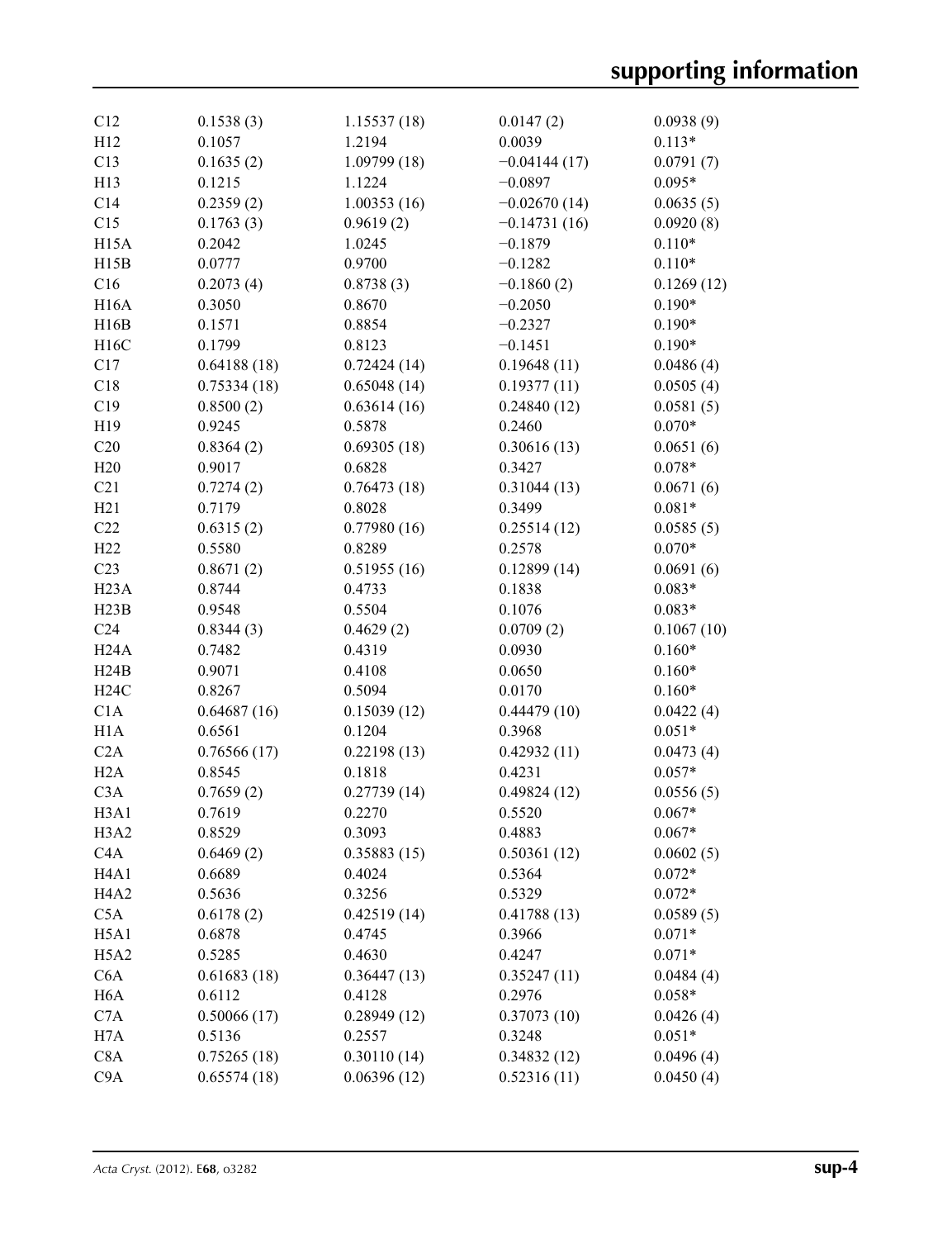| C10A                          | 0.5745(2)   | 0.06544(14)    | 0.59797(12)    | 0.0576(5) |
|-------------------------------|-------------|----------------|----------------|-----------|
| H10A                          | 0.5097      | 0.1203         | 0.6007         | $0.069*$  |
| C11A                          | 0.5869(3)   | $-0.01343(16)$ | 0.66985(13)    | 0.0712(6) |
| H11A                          | 0.5304      | $-0.0116$      | 0.7200         | $0.085*$  |
| C12A                          | 0.6830(3)   | $-0.09377(15)$ | 0.66610(15)    | 0.0729(6) |
| H12A                          | 0.6926      | $-0.1461$      | 0.7143         | $0.087*$  |
| C13A                          | 0.7656(2)   | $-0.09789(14)$ | 0.59183(15)    | 0.0638(6) |
| H <sub>13</sub> A             | 0.8301      | $-0.1531$      | 0.5898         | $0.077*$  |
| C14A                          | 0.75241(19) | $-0.01967(12)$ | 0.52014(12)    | 0.0503(4) |
| C15A                          | 0.9384(2)   | $-0.09232(16)$ | 0.43565(16)    | 0.0736(7) |
| H15C                          | 0.9027      | $-0.1594$      | 0.4497         | $0.088*$  |
| H15D                          | 1.0042      | $-0.0933$      | 0.4734         | $0.088*$  |
| C16A                          | 1.0074(3)   | $-0.0658(2)$   | 0.34722(17)    | 0.0906(8) |
| H16D                          | 0.9444      | $-0.0723$      | 0.3109         | $0.136*$  |
| H16E                          | 1.0885      | $-0.1114$      | 0.3413         | $0.136*$  |
| H16F                          | 1.0339      | 0.0033         | 0.3323         | $0.136*$  |
| C17A                          | 0.35634(17) | 0.34232(12)    | 0.37438(10)    | 0.0419(4) |
| C18A                          | 0.28975(18) | 0.36874(12)    | 0.30268(11)    | 0.0451(4) |
| C19A                          | 0.15377(19) | 0.41012(14)    | 0.30671(13)    | 0.0563(5) |
| H <sub>19</sub> A             | 0.1086      | 0.4249         | 0.2596         | $0.068*$  |
| C20A                          | 0.0859(2)   | 0.42923(15)    | 0.37999(14)    | 0.0643(6) |
| H20A                          | $-0.0052$   | 0.4574         | 0.3822         | $0.077*$  |
| C21A                          | 0.1504(2)   | 0.40738(16)    | 0.45031(13)    | 0.0637(5) |
| H21A                          | 0.1046      | 0.4224         | 0.4995         | $0.076*$  |
| C22A                          | 0.28471(19) | 0.36263(14)    | 0.44692(12)    | 0.0538(5) |
| H22A                          | 0.3276      | 0.3459         | 0.4950         | $0.065*$  |
| C <sub>23A</sub>              | 0.3037(2)   | 0.36747(16)    | 0.15767(12)    | 0.0666(6) |
| H <sub>23</sub> C             | 0.2675      | 0.4381         | 0.1408         | $0.080*$  |
| H23D                          | 0.2278      | 0.3237         | 0.1677         | $0.080*$  |
| C24A                          | 0.4124(3)   | 0.3436(2)      | 0.09121(15)    | 0.1005(9) |
| H24D                          | 0.4836      | 0.3907         | 0.0790         | $0.151*$  |
| H24E                          | 0.3719      | 0.3496         | 0.0414         | $0.151*$  |
| H24F                          | 0.4520      | 0.2751         | 0.1102         | $0.151*$  |
| N1                            | 0.46630(15) | 0.84156(11)    | 0.12323(9)     | 0.0500(4) |
| H1B                           | 0.4809      | 0.8864         | 0.1480         | $0.060*$  |
| N1A                           | 0.51362(13) | 0.21006(10)    | 0.44872(8)     | 0.0422(3) |
| H <sub>1</sub> A <sub>1</sub> | 0.4502      | 0.1998         | 0.4917         | $0.051*$  |
| O <sub>1</sub>                | 0.3081(2)   | 0.61501(12)    | 0.06929(11)    | 0.0909(5) |
| O <sub>2</sub>                | 0.25195(18) | 0.94051(14)    | $-0.07861(10)$ | 0.0878(5) |
| O <sub>3</sub>                | 0.75755(14) | 0.59694(11)    | 0.13539(9)     | 0.0661(4) |
| O1A                           | 0.84094(15) | 0.31195(12)    | 0.28738(9)     | 0.0741(4) |
| O2A                           | 0.82815(14) | $-0.01692(10)$ | 0.44357(9)     | 0.0644(4) |
| O3A                           | 0.36692(14) | 0.35032(10)    | 0.23189(8)     | 0.0589(3) |

*Atomic displacement parameters (Å2 )*

|                | $T \eta_1$ | - 122      | r 133      | T 112        | r 713        | T 123        |
|----------------|------------|------------|------------|--------------|--------------|--------------|
| C <sub>1</sub> | 0.0456(10) | 0.0543(10) | 0.0472(10) | $-0.0013(8)$ | $-0.0110(8)$ | $-0.0063(8)$ |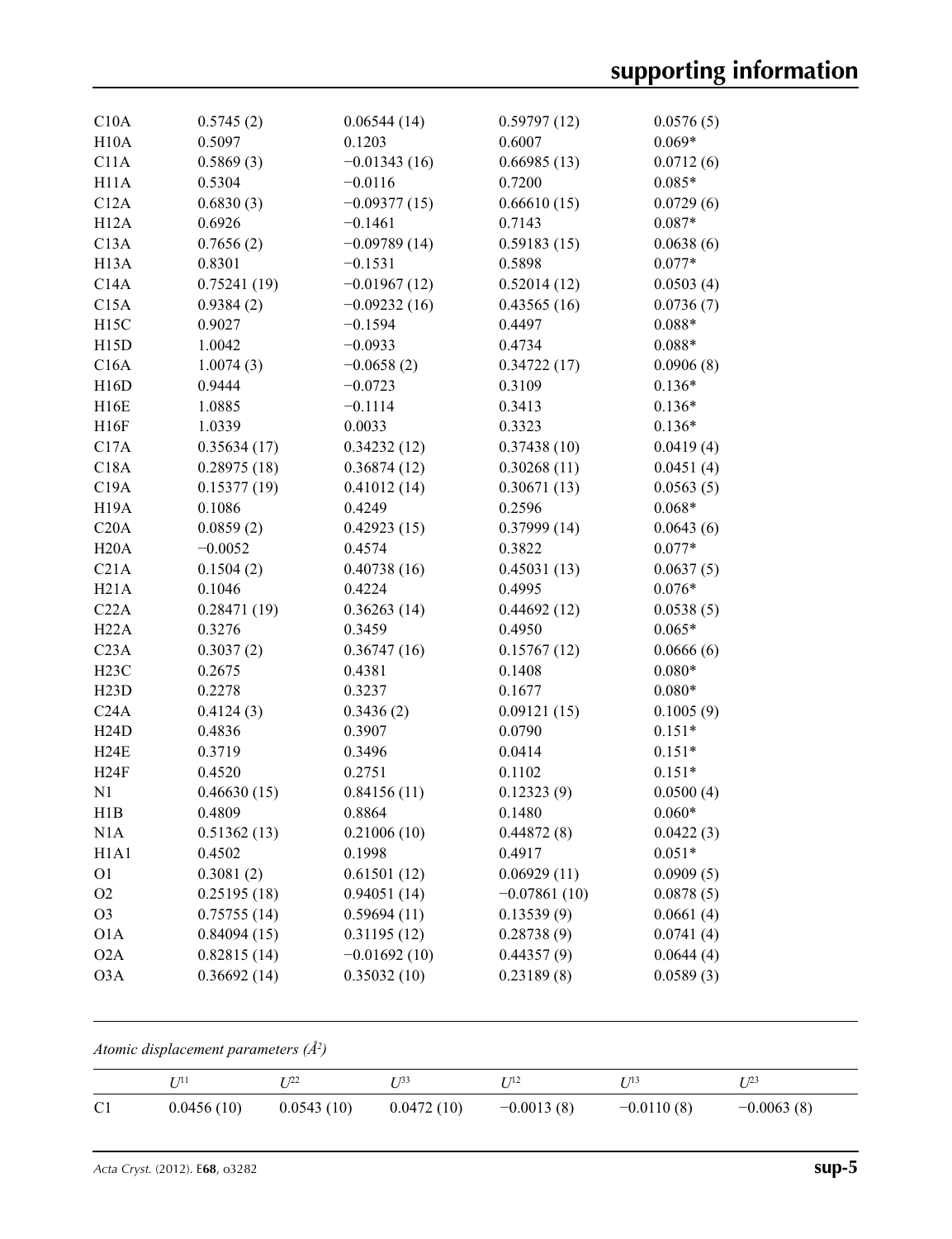| C <sub>2</sub>   | 0.0506(10) | 0.0540(11) | 0.0582(11) | $-0.0054(8)$  | $-0.0189(9)$  | $-0.0116(9)$  |
|------------------|------------|------------|------------|---------------|---------------|---------------|
| C <sub>3</sub>   | 0.0476(11) | 0.0613(12) | 0.0793(15) | $-0.0091(9)$  | $-0.0014(10)$ | $-0.0105(11)$ |
| C <sub>4</sub>   | 0.0655(13) | 0.0780(14) | 0.0604(13) | $-0.0117(11)$ | 0.0062(10)    | $-0.0165(11)$ |
| C <sub>5</sub>   | 0.0645(12) | 0.0567(11) | 0.0587(12) | $-0.0146(10)$ | $-0.0085(10)$ | $-0.0025(9)$  |
| C6               | 0.0604(11) | 0.0431(9)  | 0.0590(11) | 0.0024(8)     | $-0.0152(9)$  | $-0.0143(8)$  |
| C7               | 0.0473(10) | 0.0551(10) | 0.0418(9)  | 0.0023(8)     | $-0.0075(8)$  | $-0.0106(8)$  |
| C8               | 0.0666(13) | 0.0530(11) | 0.0600(12) | $-0.0098(9)$  | $-0.0135(10)$ | $-0.0162(9)$  |
| C9               | 0.0470(10) | 0.0486(10) | 0.0663(12) | $-0.0060(8)$  | $-0.0142(9)$  | $-0.0028(9)$  |
| C10              | 0.0813(15) | 0.0523(12) | 0.0957(17) | $-0.0022(11)$ | $-0.0362(13)$ | $-0.0146(12)$ |
| C11              | 0.116(2)   | 0.0553(14) | 0.139(3)   | 0.0024(14)    | $-0.049(2)$   | $-0.0305(15)$ |
| C12              | 0.0855(18) | 0.0458(12) | 0.140(3)   | 0.0024(12)    | $-0.0352(17)$ | 0.0019(15)    |
| C13              | 0.0705(15) | 0.0619(14) | 0.0921(18) | $-0.0055(11)$ | $-0.0250(13)$ | 0.0106(13)    |
| C14              | 0.0512(11) | 0.0592(12) | 0.0702(14) | $-0.0024(9)$  | $-0.0175(10)$ | 0.0052(11)    |
| C15              | 0.0973(19) | 0.0965(19) | 0.0769(16) | $-0.0138(15)$ | $-0.0428(14)$ | 0.0078(14)    |
| C16              | 0.162(3)   | 0.133(3)   | 0.100(2)   | 0.015(2)      | $-0.057(2)$   | $-0.041(2)$   |
|                  |            |            |            |               |               |               |
| C17              | 0.0442(10) | 0.0558(10) | 0.0414(9)  | $-0.0019(8)$  | $-0.0066(7)$  | $-0.0052(8)$  |
| C18              | 0.0470(10) | 0.0554(10) | 0.0417(10) | $-0.0013(8)$  | $-0.0052(8)$  | $-0.0015(8)$  |
| C19              | 0.0463(10) | 0.0652(12) | 0.0538(11) | 0.0013(9)     | $-0.0092(9)$  | $-0.0010(10)$ |
| C20              | 0.0511(12) | 0.0883(15) | 0.0521(12) | $-0.0092(11)$ | $-0.0147(9)$  | $-0.0056(11)$ |
| C21              | 0.0571(12) | 0.0916(16) | 0.0579(12) | $-0.0059(11)$ | $-0.0111(10)$ | $-0.0261(11)$ |
| C22              | 0.0492(11) | 0.0708(13) | 0.0559(11) | $-0.0002(9)$  | $-0.0092(9)$  | $-0.0172(10)$ |
| C <sub>23</sub>  | 0.0626(13) | 0.0655(13) | 0.0713(14) | 0.0150(10)    | $-0.0071(11)$ | $-0.0133(11)$ |
| C <sub>24</sub>  | 0.108(2)   | 0.103(2)   | 0.124(2)   | 0.0248(17)    | $-0.0270(19)$ | $-0.0614(19)$ |
| C1A              | 0.0416(9)  | 0.0383(8)  | 0.0458(9)  | 0.0075(7)     | $-0.0142(7)$  | $-0.0083(7)$  |
| C2A              | 0.0358(9)  | 0.0492(10) | 0.0518(10) | 0.0056(7)     | $-0.0110(7)$  | $-0.0050(8)$  |
| C3A              | 0.0541(11) | 0.0552(11) | 0.0580(11) | $-0.0090(9)$  | $-0.0212(9)$  | $-0.0052(9)$  |
| C4A              | 0.0675(13) | 0.0555(11) | 0.0641(13) | $-0.0064(10)$ | $-0.0174(10)$ | $-0.0208(10)$ |
| C5A              | 0.0560(11) | 0.0425(10) | 0.0771(14) | $-0.0019(8)$  | $-0.0147(10)$ | $-0.0108(9)$  |
| C <sub>6</sub> A | 0.0466(10) | 0.0443(9)  | 0.0452(10) | 0.0034(8)     | $-0.0100(8)$  | 0.0037(8)     |
| C7A              | 0.0428(9)  | 0.0427(9)  | 0.0412(9)  | 0.0071(7)     | $-0.0144(7)$  | $-0.0079(7)$  |
| C8A              | 0.0421(10) | 0.0531(10) | 0.0502(11) | $-0.0038(8)$  | $-0.0078(8)$  | $-0.0064(8)$  |
| C <sub>9</sub> A | 0.0457(9)  | 0.0381(9)  | 0.0504(10) | 0.0002(7)     | $-0.0169(8)$  | $-0.0054(7)$  |
| C10A             | 0.0653(12) | 0.0477(10) | 0.0550(12) | 0.0000(9)     | $-0.0130(10)$ | $-0.0038(9)$  |
| C11A             | 0.0909(16) | 0.0619(13) | 0.0550(12) | $-0.0117(12)$ | $-0.0132(11)$ | $-0.0008(10)$ |
| C12A             | 0.1019(18) | 0.0451(11) | 0.0682(15) | $-0.0135(12)$ | $-0.0378(13)$ | 0.0100(10)    |
| C13A             | 0.0768(14) | 0.0348(9)  | 0.0820(15) | 0.0025(9)     | $-0.0395(12)$ | $-0.0045(10)$ |
| C14A             | 0.0511(10) | 0.0382(9)  | 0.0642(12) | 0.0023(8)     | $-0.0258(9)$  | $-0.0091(8)$  |
| C15A             | 0.0755(14) | 0.0576(12) | 0.1014(18) | 0.0314(11)    | $-0.0464(13)$ | $-0.0378(12)$ |
| C16A             | 0.0789(16) | 0.105(2)   | 0.100(2)   | 0.0374(15)    | $-0.0292(15)$ | $-0.0553(16)$ |
| C17A             | 0.0396(9)  | 0.0363(8)  | 0.0480(10) | 0.0039(7)     | $-0.0129(7)$  | $-0.0064(7)$  |
| C18A             | 0.0473(10) | 0.0348(8)  | 0.0513(10) | 0.0008(7)     | $-0.0163(8)$  | $-0.0036(7)$  |
| C19A             | 0.0483(11) | 0.0501(10) | 0.0670(13) | 0.0043(8)     | $-0.0256(10)$ | $-0.0016(9)$  |
| C20A             | 0.0410(10) | 0.0598(12) | 0.0801(15) | 0.0105(9)     | $-0.0118(10)$ | $-0.0011(11)$ |
| C21A             | 0.0517(11) | 0.0672(13) | 0.0613(12) | 0.0137(10)    | $-0.0016(9)$  | $-0.0089(10)$ |
| C22A             | 0.0496(10) | 0.0565(11) | 0.0526(11) | 0.0085(9)     | $-0.0146(9)$  | $-0.0100(9)$  |
| C <sub>23A</sub> | 0.0905(16) | 0.0575(12) | 0.0560(12) | 0.0004(11)    | $-0.0338(11)$ | $-0.0100(10)$ |
| C24A             |            | 0.126(2)   | 0.0593(15) | 0.0061(19)    | $-0.0238(15)$ | $-0.0328(15)$ |
|                  | 0.122(2)   |            |            |               |               |               |
| N <sub>1</sub>   | 0.0488(8)  | 0.0465(8)  | 0.0555(9)  | $-0.0023(7)$  | $-0.0180(7)$  | $-0.0085(7)$  |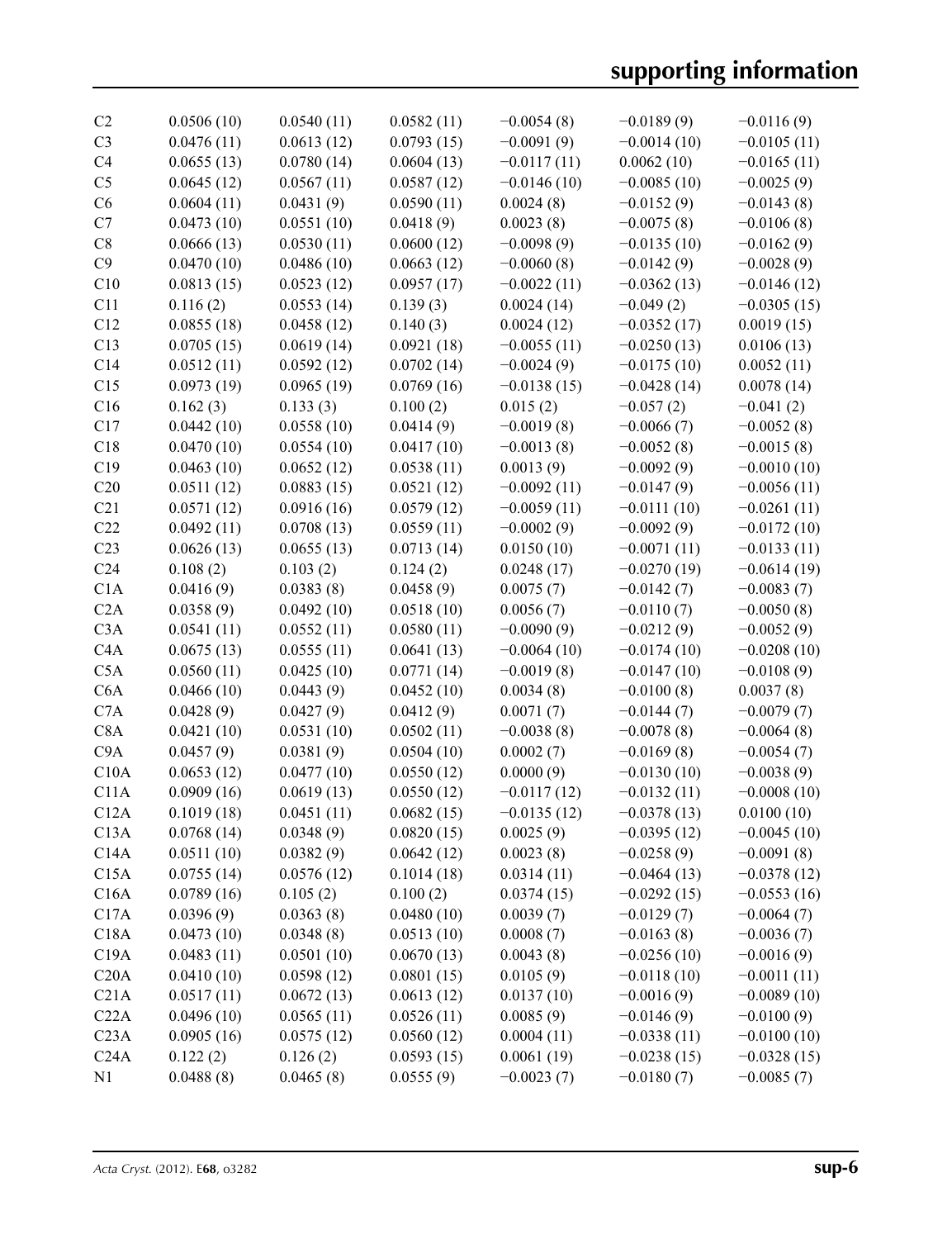# **supporting information**

| N1A            | 0.0365(7)  | 0.0422(7)  | 0.0420(8)  | 0.0067(6)    | $-0.0079(6)$  | $-0.0033(6)$ |
|----------------|------------|------------|------------|--------------|---------------|--------------|
| O <sub>1</sub> | 0.1271(15) | 0.0672(10) | 0.0981(12) | $-0.0053(9)$ | $-0.0477(11)$ | $-0.0361(9)$ |
| O <sub>2</sub> | 0.0957(12) | 0.1031(13) | 0.0630(10) | 0.0266(10)   | $-0.0349(9)$  | $-0.0180(9)$ |
| O <sub>3</sub> | 0.0636(9)  | 0.0718(9)  | 0.0633(9)  | 0.0197(7)    | $-0.0188(7)$  | $-0.0218(7)$ |
| O1A            | 0.0576(8)  | 0.0869(11) | 0.0582(9)  | 0.0040(8)    | 0.0064(7)     | 0.0023(8)    |
| O2A            | 0.0614(8)  | 0.0535(8)  | 0.0740(10) | 0.0239(6)    | $-0.0188(7)$  | $-0.0146(7)$ |
| O3A            | 0.0659(8)  | 0.0636(8)  | 0.0467(7)  | 0.0129(7)    | $-0.0236(6)$  | $-0.0106(6)$ |

*Geometric parameters (Å, º)*

| $C1 - N1$    | 1.460(2) | $C1A - C9A$   | 1.514(2) |
|--------------|----------|---------------|----------|
| $C1 - C9$    | 1.511(3) | $C1A - C2A$   | 1.546(2) |
| $C1-C2$      | 1.545(3) | $C1A - H1A$   | 0.9800   |
| $Cl-H1$      | 0.9800   | $C2A - C8A$   | 1.500(2) |
| $C2-C8$      | 1.497(3) | $C2A - C3A$   | 1.538(3) |
| $C2-C3$      | 1.531(3) | $C2A - H2A$   | 0.9800   |
| $C2-H2$      | 0.9800   | $C3A - C4A$   | 1.525(3) |
| $C3-C4$      | 1.516(3) | $C3A - H3A1$  | 0.9700   |
| $C3 - H3A$   | 0.9700   | C3A-H3A2      | 0.9700   |
| $C3 - H3B$   | 0.9700   | $C4A - C5A$   | 1.526(3) |
| $C4 - C5$    | 1.515(3) | C4A-H4A1      | 0.9700   |
| $C4 - H4A$   | 0.9700   | C4A-H4A2      | 0.9700   |
| $C4 - H4B$   | 0.9700   | $C5A - C6A$   | 1.540(3) |
| $C5-C6$      | 1.531(3) | $C5A - H5A1$  | 0.9700   |
| $C5 - H5A$   | 0.9700   | $C5A - H5A2$  | 0.9700   |
| $C5 - H5B$   | 0.9700   | $C6A - C8A$   | 1.505(2) |
| $C6-C8$      | 1.498(3) | $C6A - C7A$   | 1.552(2) |
| $C6 - C7$    | 1.549(3) | $C6A - H6A$   | 0.9800   |
| $C6 - H6$    | 0.9800   | $C7A - N1A$   | 1.466(2) |
| $C7 - N1$    | 1.464(2) | $C7A - C17A$  | 1.513(2) |
| $C7 - C17$   | 1.509(2) | $C7A - H7A$   | 0.9800   |
| $C7 - H7$    | 0.9800   | $C8A - O1A$   | 1.210(2) |
| $C8 - O1$    | 1.210(2) | $C9A - C10A$  | 1.370(3) |
| $C9 - C10$   | 1.364(3) | $C9A - C14A$  | 1.403(2) |
| $C9 - C14$   | 1.409(3) | $C10A - C11A$ | 1.391(3) |
| $C10-C11$    | 1.390(3) | $C10A - H10A$ | 0.9300   |
| $C10 - H10$  | 0.9300   | $C11A - C12A$ | 1.368(3) |
| $C11 - C12$  | 1.380(4) | $C11A - H11A$ | 0.9300   |
| $C11 - H11$  | 0.9300   | $C12A - C13A$ | 1.376(3) |
| $C12 - C13$  | 1.359(4) | $C12A - H12A$ | 0.9300   |
| $C12 - H12$  | 0.9300   | $C13A - C14A$ | 1.385(3) |
| $C13-C14$    | 1.378(3) | $C13A - H13A$ | 0.9300   |
| $C13 - H13$  | 0.9300   | $C14A - 02A$  | 1.362(2) |
| $C14 - 02$   | 1.356(3) | $C15A - 02A$  | 1.420(2) |
| $C15 - 02$   | 1.416(3) | $C15A - C16A$ | 1.485(3) |
| $C15 - C16$  | 1.489(4) | $C15A - H15C$ | 0.9700   |
| $C15 - H15A$ | 0.9700   | $C15A - H15D$ | 0.9700   |
| $C15 - H15B$ | 0.9700   | $C16A - H16D$ | 0.9600   |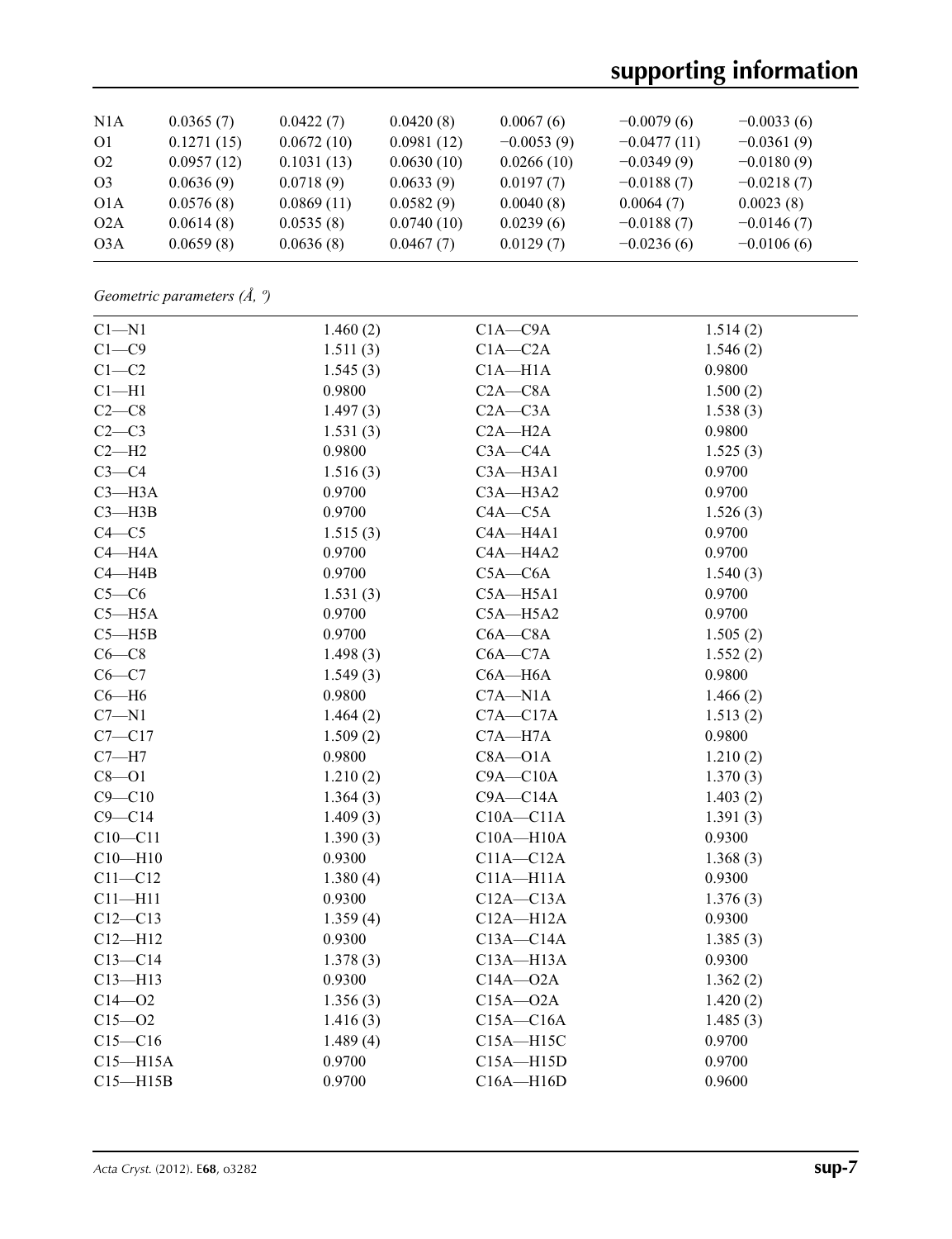| $C16 - H16A$             | 0.9600              | $C16A - H16E$                | 0.9600         |
|--------------------------|---------------------|------------------------------|----------------|
| $C16 - H16B$             | 0.9600              | $C16A - H16F$                | 0.9600         |
| C16-H16C                 | 0.9600              | $C17A - C22A$                | 1.376(2)       |
| $C17 - C22$              | 1.376(3)            | $C17A - C18A$                | 1.402(2)       |
| $C17 - C18$              | 1.402(2)            | $C18A - O3A$                 | 1.362(2)       |
| $C18 - 03$               | 1.359(2)            | $C18A - C19A$                | 1.385(2)       |
| $C18 - C19$              | 1.385(3)            | $C19A - C20A$                | 1.369(3)       |
| $C19 - C20$              | 1.374(3)            | C19A-H19A                    | 0.9300         |
| $C19 - H19$              | 0.9300              | $C20A - C21A$                | 1.373(3)       |
| $C20 - C21$              | 1.370(3)            | $C20A - H20A$                | 0.9300         |
| $C20 - H20$              | 0.9300              | $C21A - C22A$                | 1.386(3)       |
| $C21 - C22$              | 1.386(3)            | $C21A - H21A$                | 0.9300         |
| $C21 - H21$              | 0.9300              | $C22A - H22A$                | 0.9300         |
| $C22-H22$                | 0.9300              | $C23A - O3A$                 | 1.429(2)       |
| $C23 - 03$               | 1.429(2)            | $C23A - C24A$                | 1.482(3)       |
| $C23-C24$                | 1.484(3)            | $C23A - H23C$                | 0.9700         |
| $C23 - H23A$             | 0.9700              | $C23A - H23D$                | 0.9700         |
| $C23 - H23B$             | 0.9700              |                              | 0.9600         |
|                          |                     | $C24A - H24D$                |                |
| $C24 - H24A$             | 0.9600              | $C24A - H24E$                | 0.9600         |
| $C24 - H24B$             | 0.9600              | $C24A - H24F$                | 0.9600         |
| C24-H24C                 | 0.9600              | $N1 - H1B$                   | 0.8600         |
| $C1A - N1A$              | 1.460(2)            | $N1A - H1A1$                 | 0.8600         |
| $N1-C1-C9$               | 112.73(15)          | $C2A - C1A - H1A$            | 108.0          |
| $N1-C1-C2$               | 109.67(14)          | $C8A - C2A - C3A$            | 108.26(15)     |
| $C9-C1-C2$               | 109.74(14)          | $C8A - C2A - C1A$            | 107.36(13)     |
| $N1-C1-H1$               | 108.2               | $C3A - C2A - C1A$            | 115.16(15)     |
| $C9 - C1 - H1$           | 108.2               | $C8A - C2A - H2A$            | 108.6          |
| $C2-C1-H1$               | 108.2               | $C3A - C2A - H2A$            | 108.6          |
| $C8-C2-C3$               | 107.69(16)          | $C1A - C2A - H2A$            | 108.6          |
| $C8-C2-C1$               | 107.31(15)          | $C4A - C3A - C2A$            | 114.66(15)     |
| $C3-C2-C1$               | 115.21(16)          | $C4A - C3A - H3A1$           | 108.6          |
| $C8-C2-H2$               | 108.8               | $C2A - C3A - H3A1$           | 108.6          |
| $C3-C2-H2$               | 108.8               | $C4A - C3A - H3A2$           | 108.6          |
|                          |                     | $C2A - C3A - H3A2$           |                |
| $C1-C2-H2$<br>$C4-C3-C2$ | 108.8<br>114.79(16) | $H3A1-C3A-H3A2$              | 108.6<br>107.6 |
| $C4-C3-H3A$              | 108.6               | $C3A - C4A - C5A$            |                |
| $C2-C3-H3A$              |                     |                              | 113.24(17)     |
|                          | 108.6               | C3A-C4A-H4A1                 | 108.9          |
| $C4-C3-H3B$              | 108.6               | C5A-C4A-H4A1<br>C3A-C4A-H4A2 | 108.9          |
| $C2-C3-H3B$              | 108.6               |                              | 108.9          |
| НЗА-СЗ-НЗВ               | 107.5               | C5A-C4A-H4A2                 | 108.9          |
| $C5-C4-C3$               | 114.22(18)          | H4A1-C4A-H4A2                | 107.7          |
| $C5-C4-H4A$              | 108.7               | $C4A - C5A - C6A$            | 113.95(15)     |
| $C3-C4-H4A$              | 108.7               | $C4A - C5A - H5A1$           | 108.8          |
| $C5-C4-H4B$              | 108.7               | $C6A - C5A - H5A1$           | 108.8          |
| $C3-C4-HAB$              | 108.7               | $C4A - C5A - H5A2$           | 108.8          |
| HA—C4—H4B                | 107.6               | $C6A - C5A - H5A2$           | 108.8          |
| $C4-C5-C6$               | 113.58(16)          | H5A1-C5A-H5A2                | 107.7          |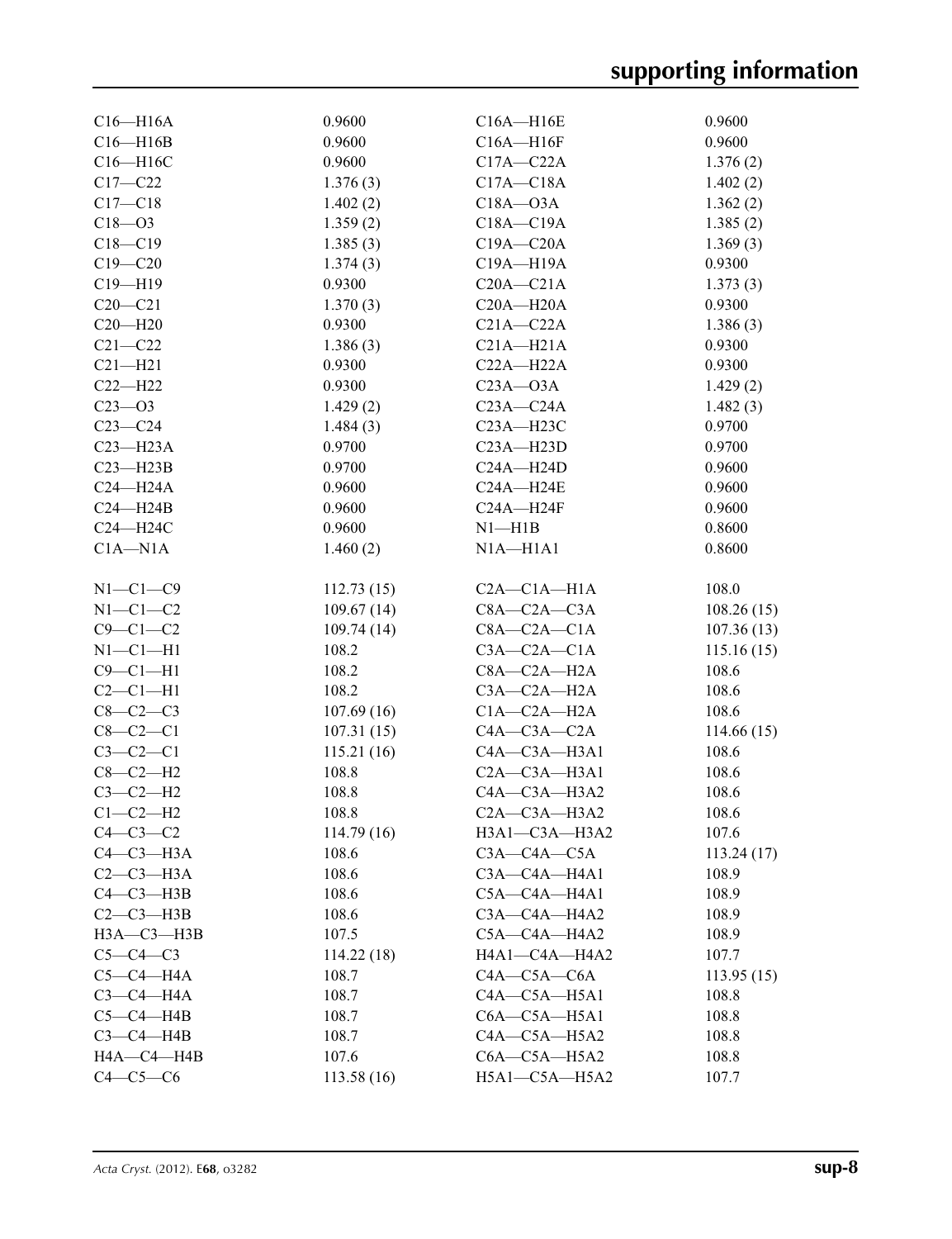| $C4-C5-H5A$       | 108.8      | $C8A - C6A - C5A$      | 107.13(15) |
|-------------------|------------|------------------------|------------|
| $C6-C5-H5A$       | 108.8      | $C8A - C6A - C7A$      | 106.65(14) |
| $C4-C5-H5B$       | 108.8      | $C5A - C6A - C7A$      | 116.51(15) |
| $C6-C5-H5B$       | 108.8      | $C8A - C6A - H6A$      | 108.8      |
| $H5A - C5 - H5B$  | 107.7      | $C5A - C6A - H6A$      | 108.8      |
| $C8-C6-C5$        | 107.26(16) | $C7A - C6A - H6A$      | 108.8      |
| $C8-C6-C7$        | 108.30(15) | $NIA$ - $C7A$ - $C17A$ | 110.19(13) |
| $C5 - C6 - C7$    | 115.01(15) | $N1A - C7A - C6A$      | 110.42(13) |
| $C8-C6-H6$        | 108.7      | $C17A - C7A - C6A$     | 113.17(13) |
| $C5-C6-H6$        | 108.7      | $N1A - C7A - H7A$      | 107.6      |
| $C7-C6-H6$        | 108.7      | $C17A - C7A - H7A$     | 107.6      |
| $N1 - C7 - C17$   | 111.45(14) | $C6A - C7A - H7A$      | 107.6      |
| $N1-C7-C6$        | 110.49(14) | $O1A - C8A - C2A$      | 123.74(16) |
| $C17 - C7 - C6$   | 110.87(14) | $O1A - C8A - C6A$      | 124.56(16) |
| $N1-C7-H7$        | 108.0      | $C2A - C8A - C6A$      | 111.70(15) |
| $C17-C7-H7$       | 108.0      | $C10A - C9A - C14A$    | 118.50(16) |
| $C6-C7-H7$        | 108.0      | $C10A - C9A - C1A$     | 122.21(15) |
| $O1 - C8 - C2$    | 123.55(19) | $C14A - C9A - C1A$     | 119.28(16) |
| $O1 - C8 - C6$    | 124.69(19) | $C9A - C10A - C11A$    | 121.32(19) |
| $C2-C8-C6$        | 111.73(15) | $C9A - C10A - H10A$    | 119.3      |
| $C10-C9-C14$      | 118.76(19) | $C11A - C10A - H10A$   | 119.3      |
| $C10-C9-C1$       | 122.92(18) | $C12A - C11A - C10A$   | 119.4(2)   |
| $C14-C9-C1$       | 118.23(18) | $C12A - C11A - H11A$   | 120.3      |
| $C9 - C10 - C11$  | 121.2(2)   | $C10A - C11A - H11A$   | 120.3      |
| $C9 - C10 - H10$  | 119.4      | $C11A - C12A - C13A$   | 120.68(19) |
| $C11 - C10 - H10$ | 119.4      | $C11A - C12A - H12A$   | 119.7      |
| $C12 - C11 - C10$ | 118.8(3)   | $C13A - C12A - H12A$   | 119.7      |
| $C12 - C11 - H11$ | 120.6      | $C12A - C13A - C14A$   | 119.83(19) |
| $C10-C11-H11$     | 120.6      | $C12A - C13A - H13A$   | 120.1      |
| $C13 - C12 - C11$ | 121.3(2)   | $C14A - C13A - H13A$   | 120.1      |
| $C13 - C12 - H12$ | 119.3      | $O2A - C14A - C13A$    | 124.40(17) |
| $C11 - C12 - H12$ | 119.3      | $O2A - C14A - C9A$     | 115.37(15) |
| $C12 - C13 - C14$ | 119.9(2)   | $C13A - C14A - C9A$    | 120.23(19) |
| $C12 - C13 - H13$ | 120.1      | $O2A - C15A - C16A$    | 107.61(18) |
| $C14 - C13 - H13$ | 120.1      | O2A-C15A-H15C          | 110.2      |
| $O2-C14-C13$      | 124.5(2)   | C16A-C15A-H15C         | 110.2      |
| $O2 - C14 - C9$   | 115.44(18) | $O2A - C15A - H15D$    | 110.2      |
| $C13 - C14 - C9$  | 120.1(2)   | $C16A - C15A - H15D$   | 110.2      |
| $O2 - C15 - C16$  | 107.1(2)   | H15C-C15A-H15D         | 108.5      |
| $O2 - C15 - H15A$ | 110.3      | $C15A - C16A - H16D$   | 109.5      |
| $C16-C15-H15A$    | 110.3      | C15A-C16A-H16E         | 109.5      |
| $O2 - C15 - H15B$ | 110.3      | H16D-C16A-H16E         | 109.5      |
| $C16-C15-H15B$    | 110.3      | C15A-C16A-H16F         | 109.5      |
| H15A-C15-H15B     | 108.6      | H16D-C16A-H16F         | 109.5      |
| $C15-C16-H16A$    | 109.5      | H16E-C16A-H16F         | 109.5      |
| $C15-C16-H16B$    | 109.5      | $C22A - C17A - C18A$   | 118.05(15) |
| H16A-C16-H16B     | 109.5      | $C22A - C17A - C7A$    | 122.34(15) |
| C15-C16-H16C      | 109.5      | $C18A - C17A - C7A$    | 119.57(15) |
|                   |            |                        |            |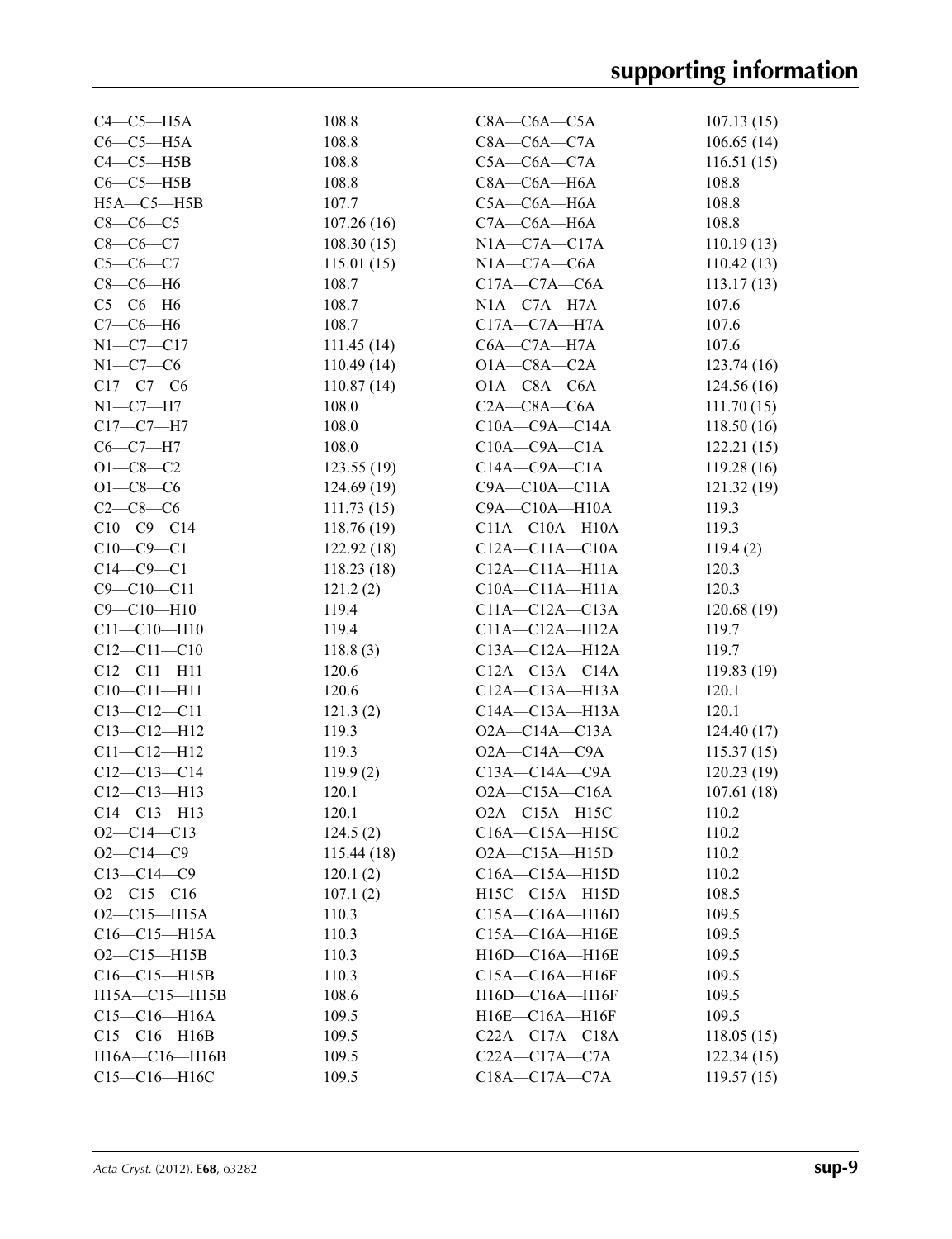| H16A-C16-H16C       | 109.5        | $O3A - C18A - C19A$      | 124.10(16)    |
|---------------------|--------------|--------------------------|---------------|
| H16B-C16-H16C       | 109.5        | $O3A - C18A - C17A$      | 115.66(14)    |
| $C22-C17-C18$       | 118.06(17)   | C19A-C18A-C17A           | 120.25(17)    |
| $C22-C17-C7$        | 122.51(16)   | $C20A - C19A - C18A$     | 119.99(18)    |
| $C18 - C17 - C7$    | 119.43(16)   | C20A-C19A-H19A           | 120.0         |
| $O3 - C18 - C19$    | 124.35(17)   | C18A-C19A-H19A           | 120.0         |
| $O3 - C18 - C17$    | 115.60(16)   | $C19A - C20A - C21A$     | 120.89(18)    |
| $C19 - C18 - C17$   | 120.05(18)   | C19A-C20A-H20A           | 119.6         |
| $C20-C19-C18$       | 120.28(19)   | $C21A - C20A - H20A$     | 119.6         |
| $C20-C19-H19$       | 119.9        | $C20A - C21A - C22A$     | 118.97(19)    |
| $C18 - C19 - H19$   | 119.9        | $C20A - C21A - H21A$     | 120.5         |
| $C21 - C20 - C19$   | 120.57(19)   | $C22A - C21A - H21A$     | 120.5         |
| $C21 - C20 - H20$   | 119.7        | $C17A - C22A - C21A$     | 121.78(17)    |
| C19-C20-H20         | 119.7        | $C17A - C22A - H22A$     | 119.1         |
| $C20 - C21 - C22$   | 119.1(2)     | $C21A - C22A - H22A$     | 119.1         |
| $C20-C21-H21$       | 120.4        | $O3A - C23A - C24A$      | 107.22(18)    |
| $C22-C21-H21$       | 120.4        | O3A-C23A-H23C            | 110.3         |
| $C17 - C22 - C21$   | 121.93(19)   | C24A-C23A-H23C           | 110.3         |
| C17-C22-H22         | 119.0        | O3A-C23A-H23D            | 110.3         |
| $C21 - C22 - H22$   | 119.0        | C24A-C23A-H23D           | 110.3         |
| $O3 - C23 - C24$    | 107.78(19)   | H23C-C23A-H23D           | 108.5         |
| $O3-C23-H23A$       | 110.2        | $C23A - C24A - H24D$     | 109.5         |
| $C24-C23-H23A$      | 110.2        | C23A-C24A-H24E           | 109.5         |
| $O3 - C23 - H23B$   | 110.2        | H24D-C24A-H24E           | 109.5         |
| $C24-C23-H23B$      | 110.2        | C23A-C24A-H24F           | 109.5         |
| $H23A - C23 - H23B$ | 108.5        | H24D-C24A-H24F           | 109.5         |
| C23-C24-H24A        | 109.5        | H24E-C24A-H24F           | 109.5         |
| C23-C24-H24B        | 109.5        | $C1 - N1 - C7$           | 112.51(14)    |
| H24A-C24-H24B       | 109.5        | $Cl-M1-H1B$              | 123.7         |
| C23-C24-H24C        | 109.5        | $C7 - N1 - H1B$          | 123.7         |
| H24A-C24-H24C       | 109.5        | $C1A - N1A - C7A$        | 112.04(13)    |
| H24B-C24-H24C       | 109.5        | $C1A-M1A-H1A1$           | 124.0         |
| $N1A - C1A - C9A$   | 111.76(14)   | $C7A - N1A - H1A1$       | 124.0         |
| $N1A - C1A - C2A$   | 109.47(13)   | $C14 - 02 - C15$         | 120.69(19)    |
| $C9A - C1A - C2A$   | 111.38(13)   | $C18 - 03 - C23$         | 119.19(15)    |
| $NIA - CIA - H1A$   | 108.0        | $C14A - 02A - C15A$      | 119.74(16)    |
| $C9A - C1A - H1A$   | 108.0        | $C18A - 03A - C23A$      | 119.32(15)    |
|                     |              |                          |               |
| $N1-C1-C2-C8$       | $-59.41(19)$ | $C8A - C6A - C7A - N1A$  | 57.59(17)     |
| $C9 - C1 - C2 - C8$ | 176.24(15)   | $C5A - C6A - C7A - N1A$  | $-61.93(18)$  |
| $N1 - C1 - C2 - C3$ | 60.5(2)      | $C8A - C6A - C7A - C17A$ | $-178.36(14)$ |
| $C9 - C1 - C2 - C3$ | $-63.9(2)$   | $C5A-C6A-C7A-C17A$       | 62.12(19)     |
| $C8 - C2 - C3 - C4$ | 50.3(2)      | $C3A - C2A - C8A - O1A$  | 116.7(2)      |
| $C1 - C2 - C3 - C4$ | $-69.4(2)$   | $C1A - C2A - C8A - O1A$  | $-118.4(2)$   |
| $C2 - C3 - C4 - C5$ | $-41.6(2)$   | $C3A - C2A - C8A - C6A$  | $-63.49(19)$  |
| $C3 - C4 - C5 - C6$ |              | $C1A - C2A - C8A - C6A$  |               |
|                     | 43.3(2)      |                          | 61.42(19)     |
| $C4 - C5 - C6 - C8$ | $-53.8(2)$   | $C5A - C6A - C8A - O1A$  | $-115.0(2)$   |
| $C4 - C5 - C6 - C7$ | 66.7(2)      | $C7A - C6A - C8A - O1A$  | 119.6(2)      |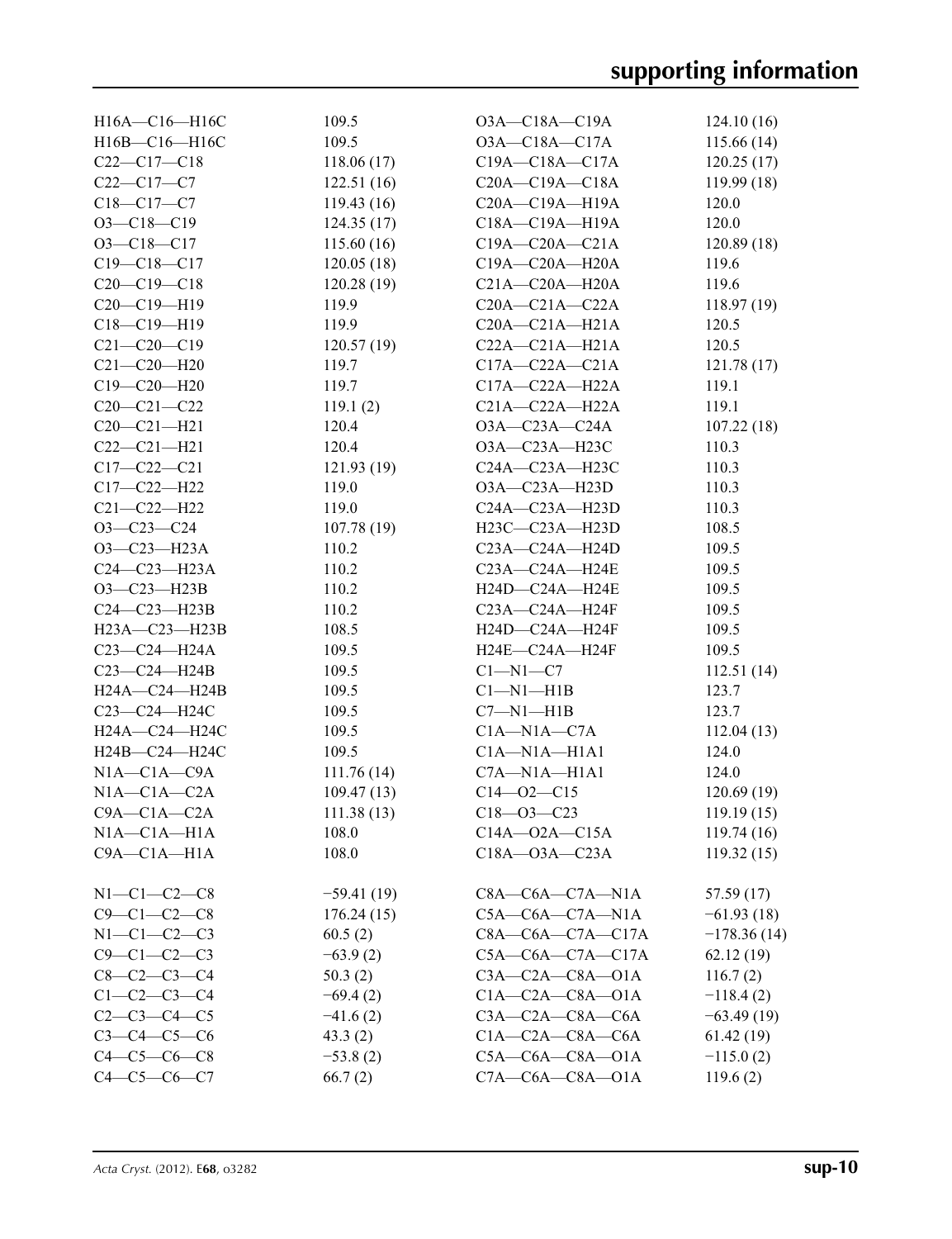| $C8-C6-C7-N1$           | 55.34 (19)    | $C5A - C6A - C8A - C2A$         | 65.14(19)     |
|-------------------------|---------------|---------------------------------|---------------|
| $C5-C6-C7-N1$           | $-64.60(19)$  | $C7A - C6A - C8A - C2A$         | $-60.28(18)$  |
| $C8-C6-C7-C17$          | 179.42(15)    | $NIA$ — $C1A$ — $C9A$ — $C10A$  | $-22.4(2)$    |
| $C5-C6-C7-C17$          | 59.5(2)       | $C2A - C1A - C9A - C10A$        | 100.38(19)    |
| $C3 - C2 - C8 - 01$     | 114.5(2)      | $N1A - C1A - C9A - C14A$        | 159.10(15)    |
| $C1 - C2 - C8 - 01$     | $-120.9(2)$   | $C2A - C1A - C9A - C14A$        | $-78.10(19)$  |
| $C3 - C2 - C8 - C6$     | $-63.8(2)$    | $C14A - C9A - C10A - C11A$      | 0.3(3)        |
| $C1 - C2 - C8 - C6$     | 60.8(2)       | $C1A - C9A - C10A - C11A$       | $-178.19(18)$ |
| $C5-C6-C8-O1$           | $-112.5(2)$   | $C9A - C10A - C11A - C12A$      | 0.6(3)        |
| $C7-C6-C8-O1$           | 122.8(2)      | $C10A - C11A - C12A - C13A$     | $-1.0(3)$     |
| $C5-C6-C8-C2$           | 65.9(2)       | $C11A - C12A - C13A - C14A$     | 0.5(3)        |
| $C7-C6-C8-C2$           | $-58.8(2)$    | $C12A - C13A - C14A - 02A$      | $-179.41(18)$ |
| $N1 - C1 - C9 - C10$    | $-23.5(3)$    | $C12A - C13A - C14A - C9A$      | 0.4(3)        |
| $C2 - C1 - C9 - C10$    | 99.1(2)       | $C10A - C9A - C14A - 02A$       | 179.03(16)    |
| $N1-C1-C9-C14$          |               | $C1A - C9A - C14A - 02A$        |               |
| $C2 - C1 - C9 - C14$    | 160.12(16)    |                                 | $-2.4(2)$     |
|                         | $-77.3(2)$    | $C10A - C9A - C14A - C13A$      | $-0.8(3)$     |
| $C14-C9-C10-C11$        | 0.5(3)        | $C1A - C9A - C14A - C13A$       | 177.77(16)    |
| $C1 - C9 - C10 - C11$   | $-175.9(2)$   | $NIA$ — $C7A$ — $C17A$ — $C22A$ | 37.4(2)       |
| $C9 - C10 - C11 - C12$  | $-0.3(4)$     | $C6A - C7A - C17A - C22A$       | $-86.8(2)$    |
| $C10-C11-C12-C13$       | 0.4(4)        | $N1A - C7A - C17A - C18A$       | $-140.27(15)$ |
| $C11-C12-C13-C14$       | $-0.7(4)$     | $C6A - C7A - C17A - C18A$       | 95.57(18)     |
| $C12-C13-C14-O2$        | $-179.9(2)$   | C22A-C17A-C18A-O3A              | 177.77(15)    |
| $C12-C13-C14-C9$        | 1.0(3)        | $C7A - C17A - C18A - O3A$       | $-4.5(2)$     |
| $C10-C9-C14-02$         | 180.0(2)      | $C22A - C17A - C18A - C19A$     | $-2.6(2)$     |
| $C1 - C9 - C14 - 02$    | $-3.5(3)$     | C7A-C17A-C18A-C19A              | 175.13(15)    |
| $C10-C9-C14-C13$        | $-0.8(3)$     | $O3A - C18A - C19A - C20A$      | $-177.73(17)$ |
| $C1 - C9 - C14 - C13$   | 175.74 (18)   | C17A-C18A-C19A-C20A             | 2.7(3)        |
| N1-C7-C17-C22           | 24.0(2)       | $C18A - C19A - C20A - C21A$     | $-0.4(3)$     |
| $C6-C7-C17-C22$         | $-99.5(2)$    | $C19A - C20A - C21A - C22A$     | $-1.9(3)$     |
| $N1-C7-C17-C18$         | $-156.54(16)$ | $C18A - C17A - C22A - C21A$     | 0.3(3)        |
| $C6-C7-C17-C18$         | 79.9(2)       | $C7A - C17A - C22A - C21A$      | $-177.36(18)$ |
| $C22-C17-C18-O3$        | 179.19(17)    | $C20A - C21A - C22A - C17A$     | 1.9(3)        |
| $C7 - C17 - C18 - 03$   | $-0.3(2)$     | $C9 - C1 - N1 - C7$             | $-177.56(15)$ |
| C22-C17-C18-C19         | $-0.8(3)$     | $C2-C1-N1-C7$                   | 59.85 (19)    |
| $C7 - C17 - C18 - C19$  | 179.73 (17)   | $C17-C7-N1-C1$                  | 178.51(14)    |
| $O3-C18-C19-C20$        | $-179.18(18)$ | $C6-C7-N1-C1$                   | $-57.74(19)$  |
| $C17-C18-C19-C20$       | 0.8(3)        | $C9A - C1A - N1A - C7A$         | $-176.10(13)$ |
| $C18-C19-C20-C21$       | $-0.1(3)$     | $C2A - C1A - N1A - C7A$         | 60.01(17)     |
| $C19-C20-C21-C22$       | $-0.6(3)$     | $C17A - C7A - N1A - C1A$        | 174.44(13)    |
| $C18-C17-C22-C21$       | 0.1(3)        | $C6A - C7A - N1A - C1A$         | $-59.81(17)$  |
| $C7 - C17 - C22 - C21$  | 179.55(18)    | $C13-C14-O2-C15$                | $-9.5(3)$     |
| $C20-C21-C22-C17$       | 0.6(3)        | $C9 - C14 - 02 - C15$           | 169.7(2)      |
| $N1A - C1A - C2A - C8A$ | $-58.99(18)$  | $C16-C15-O2-C14$                | $-174.7(2)$   |
| $C9A - C1A - C2A - C8A$ | 176.90(14)    | $C19-C18-O3-C23$                | 0.6(3)        |
| $N1A - C1A - C2A - C3A$ | 61.64(18)     | $C17-C18-O3-C23$                | $-179.40(17)$ |
| $C9A - C1A - C2A - C3A$ | $-62.47(18)$  | $C24-C23-O3-C18$                | 171.1(2)      |
| $C8A - C2A - C3A - C4A$ | 50.9(2)       | $C13A - C14A - 02A - C15A$      | $-6.7(3)$     |
| $C1A - C2A - C3A - C4A$ | $-69.3(2)$    | $C9A - C14A - 02A - C15A$       | 173.51 (16)   |
|                         |               |                                 |               |